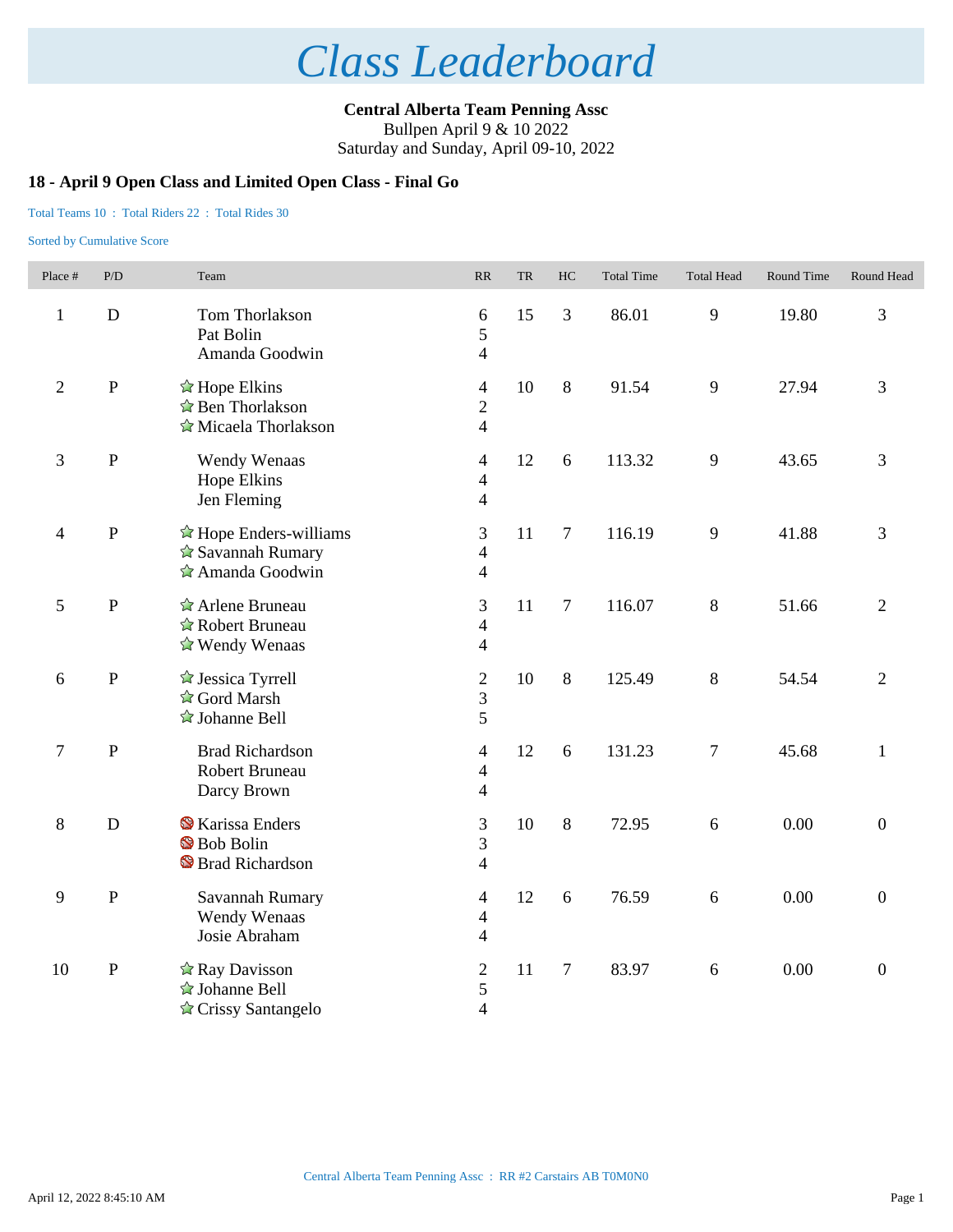**Central Alberta Team Penning Assc** Bullpen April 9 & 10 2022

Saturday and Sunday, April 09-10, 2022

### **10 - April 9 10 Class With 8 Incentive - Final Go**

### Total Teams 10 : Total Riders 22 : Total Rides 30

| Place #          | P/D            | Team                                                                                     | $\ensuremath{\mathsf{RR}}\xspace$                  | ${\rm TR}$   | <b>Total Time</b> | <b>Total Head</b> | Round Time | Round Head       |
|------------------|----------------|------------------------------------------------------------------------------------------|----------------------------------------------------|--------------|-------------------|-------------------|------------|------------------|
| $\mathbf{1}$     | $\overline{P}$ | Mason Cockx<br>$\triangle$ Bob Bolin<br>$\hat{\mathbb{Z}}$ Ron Scott                     | $\sqrt{2}$<br>$\overline{3}$<br>$\overline{3}$     | 8            | 104.32            | 9                 | 39.80      | 3                |
| $\overline{2}$   | ${\bf P}$      | <b>Mason Cockx</b><br>Josie Abraham<br>Jen Fleming                                       | $\overline{2}$<br>$\overline{4}$<br>$\overline{4}$ | 10           | 105.24            | 9                 | 40.64      | 3                |
| $\mathfrak{Z}$   | $\mathbf{P}$   | $\triangle$ Ellwood Sawby<br>$\triangle$ Brad Richardson<br>$\triangle$ Sharon Schwieger | $\sqrt{2}$<br>$\overline{4}$<br>$\overline{2}$     | 8            | 106.80            | 9                 | 37.62      | 3                |
| $\overline{4}$   | $\, {\bf P}$   | $\triangle$ Dee Mcmullan<br>$\triangle$ Carey Simpson<br>$\triangle$ Shelby Powell       | $\mathbf{1}$<br>$\sqrt{2}$<br>$\overline{3}$       | 6            | 109.75            | 9                 | 34.14      | 3                |
| $\sqrt{5}$       | ${\bf P}$      | <b>Bob Bolin</b><br>Wendy Wenaas<br>April Howarth                                        | $\mathfrak{Z}$<br>$\overline{4}$<br>$\overline{2}$ | 9            | 111.16            | 9                 | 36.79      | 3                |
| 6                | ${\bf P}$      | Cavan Mcmullan<br>Chuck Mcneil<br><b>Brad Richardson</b>                                 | 3<br>3<br>$\overline{4}$                           | 10           | 119.07            | 9                 | 39.79      | 3                |
| $\boldsymbol{7}$ | ${\bf P}$      | Jen Fleming<br>Josie Abraham<br>Jessa Olson                                              | $\overline{4}$<br>$\overline{4}$<br>$\overline{2}$ | 10           | 127.38            | 9                 | 50.14      | 3                |
| $8\,$            | ${\bf P}$      | Savannah Rumary<br>Ray Davisson<br>Amanda Goodwin                                        | $\overline{4}$<br>$\overline{2}$<br>$\overline{4}$ | 10           | 59.58             | 6                 | 0.00       | $\overline{0}$   |
| 9                | ${\bf P}$      | <b>Beau Riedel</b><br>Meghan Bundus<br>Amanda Goodwin                                    | $\overline{4}$<br>$\sqrt{2}$<br>$\overline{4}$     | 10           | 71.08             | 6                 | 0.00       | $\overline{0}$   |
| 10               | ${\bf P}$      | <b>Brad Richardson</b><br>Meghan Bundus<br>Dannielle Fenske                              | $\overline{\mathcal{L}}$<br>$\overline{c}$<br>3    | $\mathbf{9}$ | 78.75             | $6\,$             | 0.00       | $\boldsymbol{0}$ |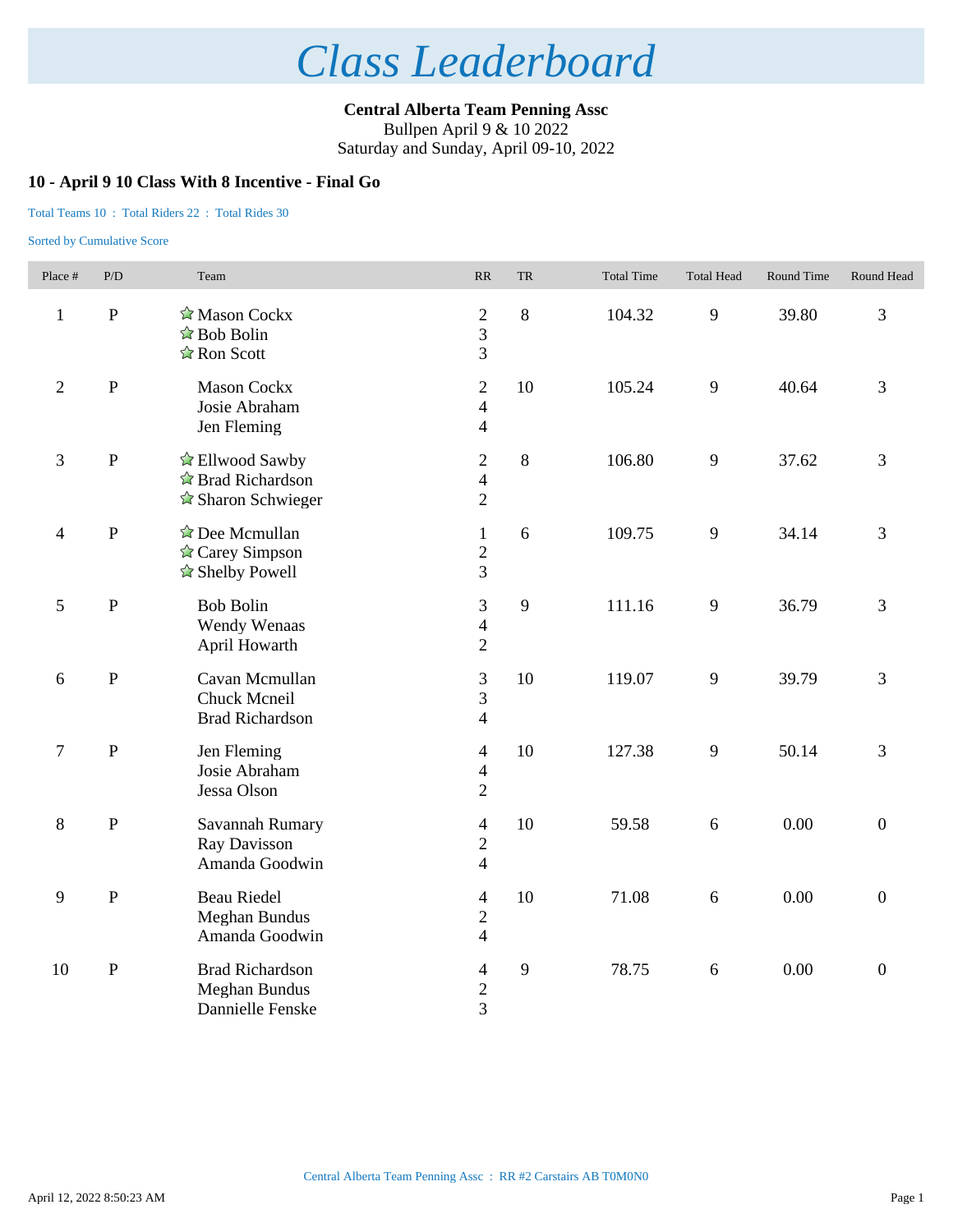**Central Alberta Team Penning Assc** Bullpen April 9 & 10 2022

Saturday and Sunday, April 09-10, 2022

## **7 - April 9 7 Class - Final Go**

### Total Teams 10 : Total Riders 27 : Total Rides 30

| Place #                  | P/D            | Team                                                                   | RR                                                 | <b>TR</b>      | <b>Total Time</b> | <b>Total Head</b> | Round Time | Round Head       |
|--------------------------|----------------|------------------------------------------------------------------------|----------------------------------------------------|----------------|-------------------|-------------------|------------|------------------|
| $\mathbf{1}$             | $\, {\bf P}$   | Luke Simpson<br>Dee Mcmullan<br><b>Meghan Bundus</b>                   | $\sqrt{2}$<br>$\mathbf{1}$<br>$\overline{2}$       | 5              | 102.38            | 9                 | 32.70      | 3                |
| $\overline{2}$           | $\mathbf{P}$   | Daren Schwieger<br>Ray Davisson<br>Sharon Schwieger                    | 3<br>$\overline{2}$<br>$\overline{2}$              | $\overline{7}$ | 103.93            | 9                 | 26.37      | $\overline{3}$   |
| 3                        | $\overline{P}$ | Dannielle Fenske<br>Sandra Frampton<br>Kayley Kearney                  | 3<br>$\overline{c}$<br>$\overline{2}$              | $\overline{7}$ | 112.29            | 9                 | 45.14      | $\overline{3}$   |
| $\overline{\mathcal{A}}$ | $\mathbf{P}$   | Hope Enders-williams<br><b>Lucas Garrett</b><br><b>Serenity Enders</b> | $\mathfrak{Z}$<br>$\overline{2}$<br>$\overline{2}$ | $\tau$         | 140.23            | 9                 | 51.39      | 3                |
| 5                        | $\mathbf{P}$   | <b>Shaelynn Enders</b><br>Hope Enders-williams<br>Tom Williams         | $\mathfrak{Z}$<br>3<br>$\mathbf{1}$                | $\tau$         | 145.30            | 9                 | 34.03      | 3                |
| 6                        | $\mathbf{P}$   | <b>Bob Dennis</b><br>Kim Brenda<br>Chuck Mcneil                        | $\mathbf{1}$<br>3<br>3                             | $\tau$         | 134.05            | 8                 | 52.44      | $\overline{2}$   |
| $\boldsymbol{7}$         | $\mathbf{P}$   | Joyce Enders<br>Karissa Enders<br><b>Lucas Garrett</b>                 | $\sqrt{2}$<br>$\mathfrak{Z}$<br>$\overline{2}$     | $\tau$         | 145.32            | 6                 | 60.00      | $\boldsymbol{0}$ |
| 8                        | $\mathbf{P}$   | <b>Shanon Hines</b><br>Chuck Mcneil<br><b>Steve Vallance</b>           | $\sqrt{2}$<br>$\overline{3}$<br>$\overline{2}$     | $\tau$         | 162.91            | 6                 | 60.00      | $\boldsymbol{0}$ |
| 9                        | $\mathbf P$    | Darlene "dar" Rumbolt<br>Doris Broderick<br>Meagan Blyth               | $\sqrt{2}$<br>$\overline{2}$<br>$\mathbf{1}$       | 5              | 164.58            | 6                 | 60.00      | $\mathbf{0}$     |
| 10                       | $\, {\bf P}$   | April Howarth<br>Arlene Bruneau<br>Kevin Mcgillicky                    | $\overline{2}$<br>$\mathfrak{Z}$<br>$\overline{2}$ | $\overline{7}$ | 172.74            | $\sqrt{6}$        | 60.00      | $\boldsymbol{0}$ |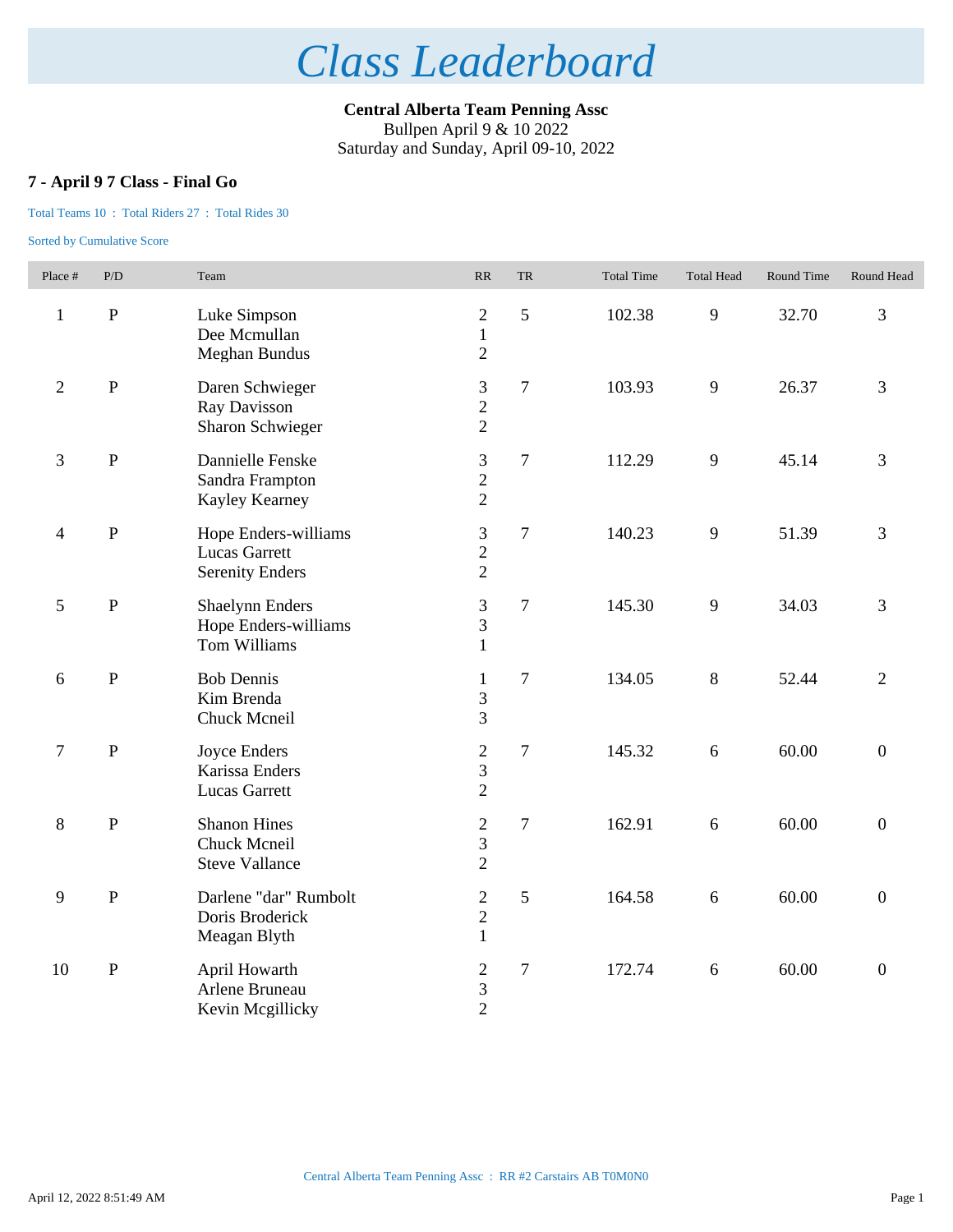**Central Alberta Team Penning Assc** Bullpen April 9 & 10 2022

Saturday and Sunday, April 09-10, 2022

## **5 - April 9 5 Class - Final Go**

### Total Teams 10 : Total Riders 23 : Total Rides 30

| Place #        | P/D          | Team                                                                | RR                                               | ${\rm TR}$     | <b>Total Time</b> | <b>Total Head</b> | Round Time | Round Head       |
|----------------|--------------|---------------------------------------------------------------------|--------------------------------------------------|----------------|-------------------|-------------------|------------|------------------|
| $\mathbf{1}$   | ${\bf P}$    | Ray Davisson<br>Anne Davisson<br>Dana Cleghorn                      | $\mathbf{2}$<br>$\mathbf{1}$<br>$\overline{2}$   | 5              | 133.27            | 9                 | 47.65      | 3                |
| $\overline{2}$ | $\mathbf{P}$ | Allyson Conklin<br>Jessica Tyrrell<br>Helen Tyrell                  | $\mathbf{1}$<br>$\overline{c}$<br>$\mathbf{1}$   | $\overline{4}$ | 161.50            | 9                 | 56.21      | 3                |
| 3              | ${\bf P}$    | <b>Madison Tessemaker</b><br><b>Shaelynn Enders</b><br>Tom Williams | 1<br>3<br>$\mathbf{1}$                           | 5              | 176.84            | 9                 | 47.46      | 3                |
| 4              | $\mathbf P$  | <b>Beckie Nickerson</b><br>Shawn Schultz<br><b>Bob Dennis</b>       | $\overline{2}$<br>$\overline{2}$<br>$\mathbf{1}$ | 5              | 178.28            | 9                 | 50.27      | 3                |
| 5              | ${\bf P}$    | Ray Davisson<br>Shawn Schultz<br>Doran Shultz                       | $\sqrt{2}$<br>$\overline{2}$<br>$\mathbf{1}$     | 5              | 173.61            | 8                 | 64.06      | $\overline{2}$   |
| 6              | $\, {\bf P}$ | Sandra Frampton<br>Jen Zieglgansberger<br>Reese Treliving           | $\mathbf{2}$<br>$\mathbf{1}$<br>$\overline{2}$   | 5              | 191.28            | $8\,$             | 56.85      | 3                |
| $\tau$         | $\, {\bf P}$ | Helen Tyrell<br>Sandra Frampton<br>Jessica Tyrrell                  | $\mathbf{1}$<br>$\sqrt{2}$<br>$\overline{2}$     | 5              | 193.78            | $8\,$             | 60.64      | 3                |
| 8              | $\, {\bf P}$ | Hope Enders-williams<br><b>Clayton Bruce</b><br>Ev Prestie          | 3<br>$\mathbf{1}$<br>$\mathbf{1}$                | 5              | 110.57            | 6                 | 0.00       | $\mathbf{0}$     |
| 9              | $\mathbf P$  | <b>Steve Vallance</b><br><b>Bob Dennis</b><br>Dale Lattery          | $\mathfrak{2}$<br>$\mathbf{1}$<br>$\overline{2}$ | 5              | 101.17            | 5                 | 0.00       | $\overline{0}$   |
| 10             | ${\bf P}$    | Darlene "dar" Rumbolt<br>Kayley Kearney<br>Anne Davisson            | $\overline{2}$<br>$\mathbf{1}$<br>$\mathbf{1}$   | $\overline{4}$ | 120.68            | 5                 | 0.00       | $\boldsymbol{0}$ |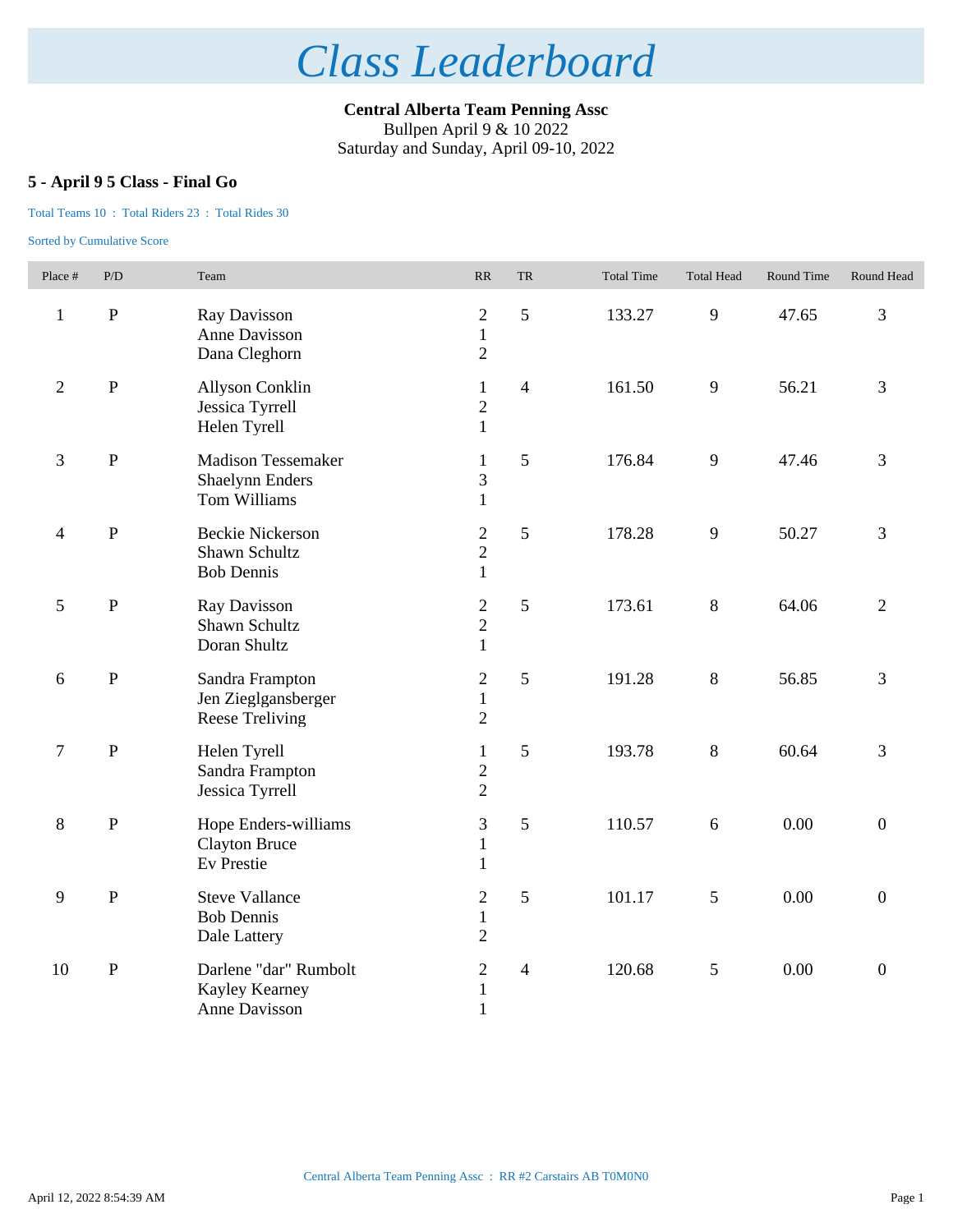**Central Alberta Team Penning Assc** Bullpen April 9 & 10 2022 Saturday and Sunday, April 09-10, 2022

## **11 - April 9 3 Plus Class - Final Go**

### Total Teams 18 : Total Riders 29 : Total Rides 54

| Place #                  | $\mathbf{P}/\mathbf{D}$ | Team                                                                   | $\ensuremath{\mathsf{RR}}\xspace$                            | TR             | <b>Total Time</b> | <b>Total Head</b> | Round Time | Round Head       |
|--------------------------|-------------------------|------------------------------------------------------------------------|--------------------------------------------------------------|----------------|-------------------|-------------------|------------|------------------|
| $\mathbf{1}$             | ${\bf P}$               | Robert Bruneau<br>Jessica Tyrrell<br><b>Madison Banks</b>              | $\overline{\mathcal{A}}$<br>$\sqrt{2}$<br>$\mathbf{1}$       | $\overline{7}$ | 110.73            | $\sqrt{6}$        | 55.70      | 3                |
| $\sqrt{2}$               | ${\bf P}$               | <b>Allyson Conklin</b><br>Mila Powell<br>Darryl Bruce                  | 1<br>$\mathbf{1}$<br>$\overline{4}$                          | 6              | 125.64            | $\mathfrak{S}$    | 58.57      | 3                |
| $\mathfrak{Z}$           | ${\bf P}$               | Jen Zieglgansberger<br>Nick Ireland<br>Amanda Goodwin                  | 1<br>$\mathbf{1}$<br>$\overline{4}$                          | 6              | 137.68            | $\overline{4}$    | 68.37      | 3                |
| $\overline{\mathcal{A}}$ | ${\bf P}$               | <b>Bailee O'rourke</b><br>Annika Surridge<br>Josie Abraham             | 1<br>$\mathbf{1}$<br>$\overline{4}$                          | 6              | 134.29            | $\mathfrak{Z}$    | 59.29      | 3                |
| 5                        | $\, {\bf P}$            | Josie Abraham<br>Jen Zieglgansberger<br><b>Randy Bruce</b>             | $\overline{\mathcal{A}}$<br>$\mathbf{1}$<br>$\mathbf{1}$     | 6              | 140.62            | $\mathfrak{Z}$    | 72.67      | $\mathbf{1}$     |
| $\sqrt{6}$               | ${\bf P}$               | <b>Harold Bayes</b><br><b>Allyson Conklin</b><br><b>Maddy Vallance</b> | $\overline{\mathcal{A}}$<br>$\mathbf{1}$<br>$\mathbf{1}$     | 6              | 111.55            | $\mathbf{2}$      | 36.55      | $\overline{2}$   |
| $\tau$                   | $\, {\bf P}$            | <b>Randy Bruce</b><br>Jenna Muzzo<br>Daren Schwieger                   | 1<br>$\mathbf{1}$<br>3                                       | 5              | 139.35            | $\overline{2}$    | 64.35      | $\overline{2}$   |
| $\,8\,$                  | ${\bf P}$               | Mila Powell<br>Vanessa Morriss<br>Darryl Bruce                         | 1<br>$\mathbf{1}$<br>$\overline{\mathcal{L}}$                | 6              | 61.36             | $\sqrt{2}$        | 0.00       | $\boldsymbol{0}$ |
| 9                        | ${\bf P}$               | Hannah Fyfe<br><b>Clayton Bruce</b><br>Hope Elkins                     | 1<br>$\mathbf{1}$<br>$\overline{4}$                          | 6              | 64.89             | $\sqrt{2}$        | 0.00       | $\boldsymbol{0}$ |
| $10\,$                   | $\mathbf P$             | Jessica Tyrrell<br><b>Maddy Vallance</b><br><b>Brad Richardson</b>     | $\boldsymbol{2}$<br>$\mathbf{1}$<br>$\overline{\mathcal{L}}$ | $\tau$         | 58.73             | $\mathbf{1}$      | $0.00\,$   | $\boldsymbol{0}$ |
| 11                       | ${\bf P}$               | Nick Ireland<br>Helen Tyrell<br><b>Harold Bayes</b>                    | 1<br>$\mathbf{1}$<br>$\overline{4}$                          | 6              | 72.62             | $\,1\,$           | $0.00\,$   | $\boldsymbol{0}$ |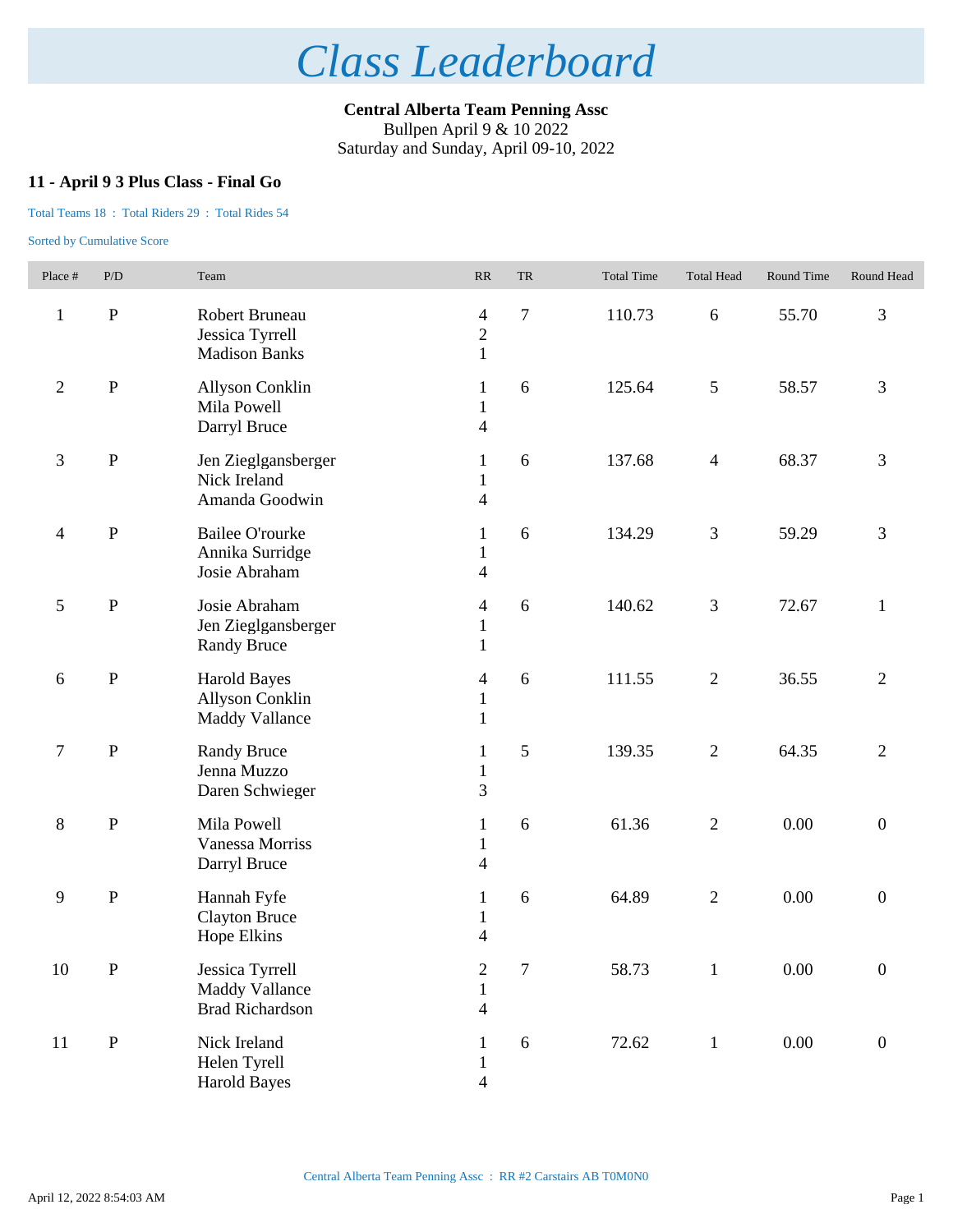## **11 - April 9 3 Plus Class - Final Go**

Total Teams 18 : Total Riders 29 : Total Rides 54

| Place # | P/D       | Team                                                                | RR                                | <b>TR</b> | <b>Total Time</b> | <b>Total Head</b> | Round Time | Round Head       |
|---------|-----------|---------------------------------------------------------------------|-----------------------------------|-----------|-------------------|-------------------|------------|------------------|
| 12      | ${\bf P}$ | <b>Clayton Bruce</b><br><b>Madison Tessemaker</b><br>Amanda Goodwin | 1<br>$\mathbf{1}$<br>4            | 6         | 75.00             | $\boldsymbol{0}$  | 0.00       | $\boldsymbol{0}$ |
| 12      | ${\bf P}$ | Doran Shultz<br>Kay-cee Gallay<br>Darcy Brown                       | 1<br>$\mathbf{1}$<br>4            | 6         | 75.00             | $\boldsymbol{0}$  | 0.00       | $\overline{0}$   |
| 12      | ${\bf P}$ | <b>Brent Shaw</b><br>Jenna Muzzo<br>Hannah Fyfe                     | 4<br>$\mathbf{1}$<br>$\mathbf{1}$ | 6         | 75.00             | $\boldsymbol{0}$  | 0.00       | $\boldsymbol{0}$ |
| 12      | ${\bf P}$ | Helen Tyrell<br><b>Madison Tessemaker</b><br>Robert Bruneau         | 1<br>$\mathbf{1}$<br>4            | 6         | 75.00             | $\boldsymbol{0}$  | 0.00       | $\boldsymbol{0}$ |
| 12      | ${\bf P}$ | <b>Vanessa Morriss</b><br>Doran Shultz<br>Shelby Powell             | 1<br>$\mathbf{1}$<br>3            | 5         | 75.00             | $\boldsymbol{0}$  | 0.00       | $\boldsymbol{0}$ |
| 12      | ${\bf P}$ | Kay-cee Gallay<br>Annika Surridge<br>Darcy Brown                    | 1<br>$\mathbf{1}$<br>4            | 6         | 75.00             | $\boldsymbol{0}$  | 0.00       | $\boldsymbol{0}$ |
| 12      | ${\bf P}$ | <b>Bailee O'rourke</b><br><b>Madison Banks</b><br><b>Brent Shaw</b> | 1<br>$\mathbf{1}$<br>4            | 6         | 75.00             | $\boldsymbol{0}$  | 0.00       | $\boldsymbol{0}$ |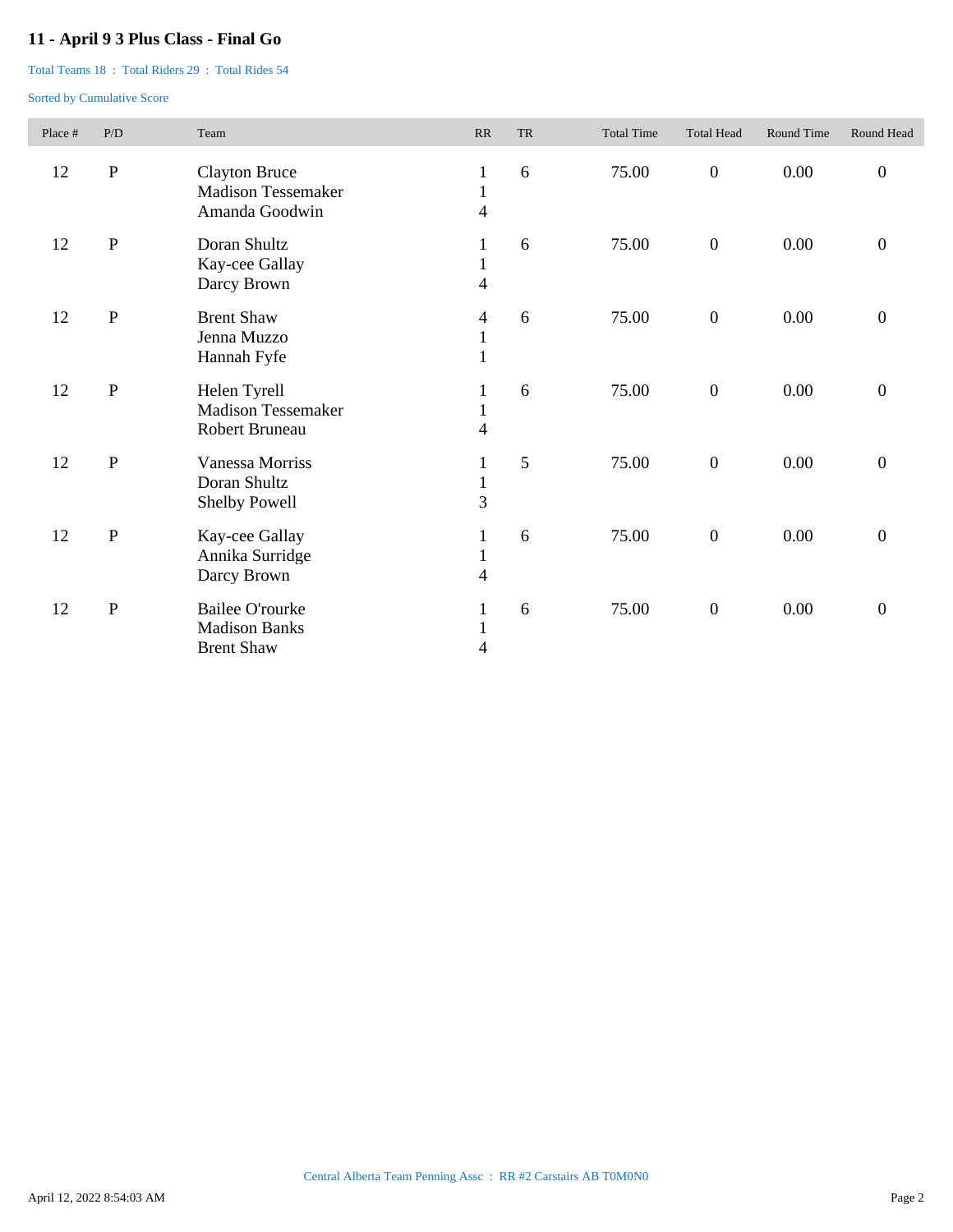**Central Alberta Team Penning Assc** Bullpen April 9 & 10 2022

Saturday and Sunday, April 09-10, 2022

### **20 - April 9 Junior Youth Class - Final Go**

### Total Teams 6 : Total Riders 10 : Total Rides 18

| Place #                  | P/D          | Team                                                              | RR                                             | <b>TR</b> | <b>Total Time</b> | <b>Total Head</b> | <b>Round Time</b> | Round Head       |
|--------------------------|--------------|-------------------------------------------------------------------|------------------------------------------------|-----------|-------------------|-------------------|-------------------|------------------|
| $\mathbf{1}$             | ${\bf P}$    | Mila Powell<br>Isabella Cramer<br>Shelby Powell                   | $\mathbf{1}$<br>$\mathbf{1}$<br>$\overline{3}$ | 5         | 121.53            | 3                 | 67.39             | $\overline{2}$   |
| $\mathfrak{2}$           | $\, {\bf P}$ | Mila Powell<br><b>Bailee O'rourke</b><br>Shelby Powell            | 1<br>$\mathbf{1}$<br>$\overline{3}$            | 5         | 138.76            | $\overline{c}$    | 63.76             | $\mathfrak{2}$   |
| 3                        | ${\bf P}$    | Isabella Cramer<br><b>Clayton Bruce</b><br><b>Shaelynn Enders</b> | 1<br>$\mathbf{1}$<br>$\overline{3}$            | 5         | 144.18            | $\mathbf{1}$      | 69.18             | $\mathbf{1}$     |
| $\overline{\mathcal{A}}$ | ${\bf P}$    | <b>Maddy Vallance</b><br><b>Randy Bruce</b><br>Darryl Bruce       | 1<br>$\mathbf{1}$<br>$\overline{\mathcal{L}}$  | 6         | 150.00            | $\boldsymbol{0}$  | 75.00             | $\boldsymbol{0}$ |
| $\overline{\mathcal{A}}$ | ${\bf P}$    | <b>Maddy Vallance</b><br><b>Clayton Bruce</b><br>Darryl Bruce     | 1<br>$\mathbf{1}$<br>4                         | 6         | 150.00            | $\boldsymbol{0}$  | 75.00             | $\boldsymbol{0}$ |
| $\overline{\mathcal{A}}$ | ${\bf P}$    | <b>Randy Bruce</b><br><b>Bailee O'rourke</b><br>Amanda Goodwin    | $\mathbf{1}$<br>$\mathbf{1}$<br>4              | 6         | 150.00            | $\boldsymbol{0}$  | 75.00             | $\overline{0}$   |